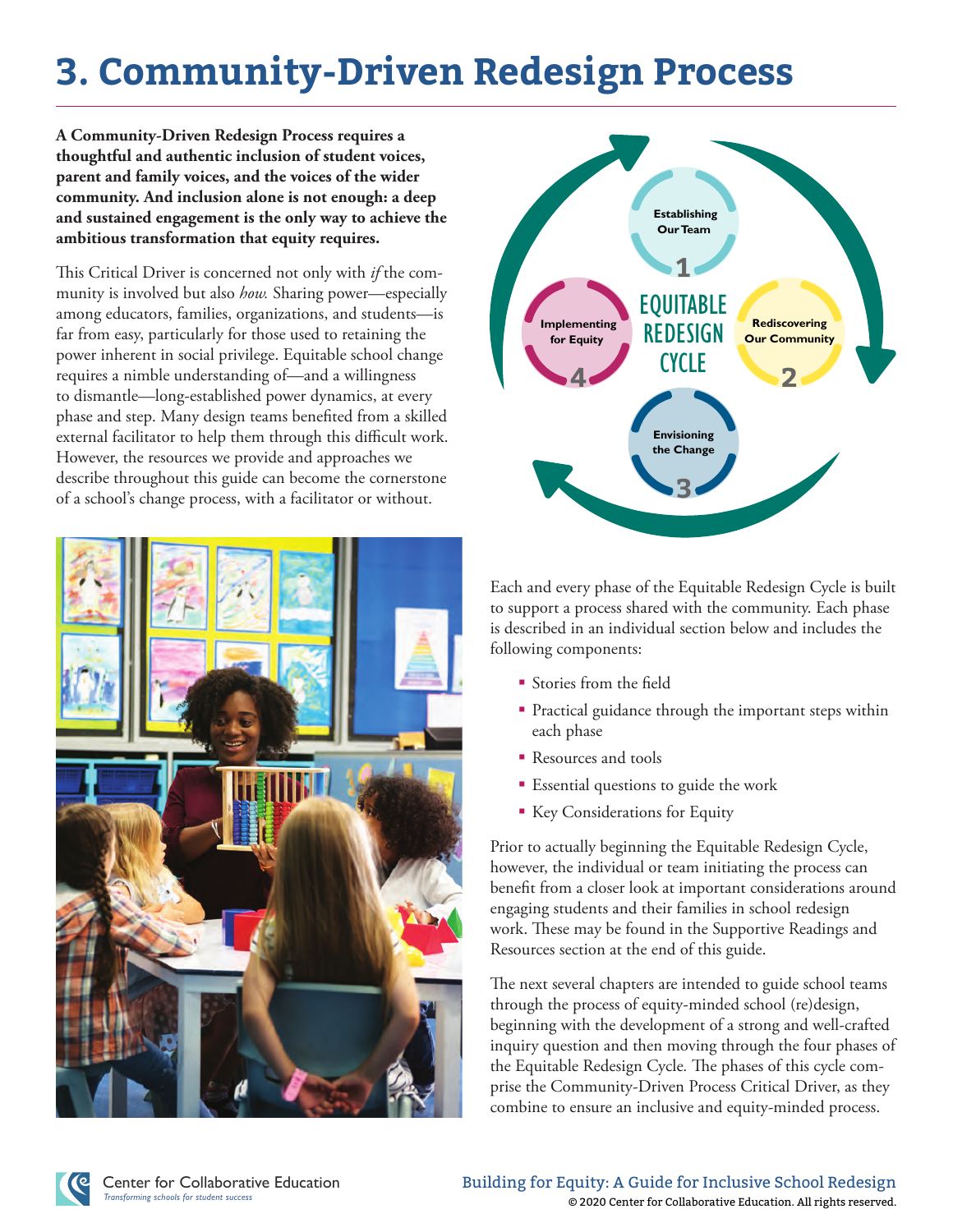## **Before You Begin: Developing an Inquiry Question**

During the development of this guide and toolkit, the stakeholders who were providing early feedback and beta-testing our materials repeatedly asked the CCE team, Is this about whole school design (and redesign)? Or is it to support smaller innovations within existing schools?

The answer, of course, is *both.* If we believe that every kind of school innovation must be approached with an equity lens17 in order to achieve equitable outcomes, as the *Building for Equity* framework posits, then every kind of innovation requires tools to support that work. Moreover, all sustainable change involves a cyclical approach that integrates databased inquiry within multiple iterations, an approach that is embedded in the Equitable Redesign Cycle. Therefore, while users may interact in a variety of ways with the guidebook and accompanying tools, we designed them in a way that can be used from start to finish by those engaging in school change of any scope, provided that equity is a central focus.

An important first step, the development of one or more right-sized inquiry questions, can ensure that the equitable innovation is well-focused and approached with a process adjusted to the correct amplitude. Inquiry questions inspire all the subsequent activities of the Equitable Redesign Cycle; they guide the development of a team (Phase 1) as well as the depth and breadth of the data audit (Phase 2). This team uses the data to inform the plans and approaches developed and implemented for the remainder of the cycle.

*All* strong inquiry questions have the following characteristics:

- **Open to Research.** The team's question must open the team up to some level of research or learning that produces data to inform later work.
- **Unresolved and Debatable.** Although some of those developing or engaging with an inquiry question may have hypotheses and hunches, there should not be a clear answer to the question, or the data-based inquiry process of Phase 2 will be inauthentic or pedantic, which dramatically reduces buy-in.
- **Divergent.** Yes/No questions, or those with a single answer, are limiting to the group and do not allow for natural nuances and ambiguities inherent in any equity-focused work within complex systems, nor do they foster engagement.
- **Reasonably Ambitious.** The question should be answerable within a reasonable period (which varies by setting) by those working with and within schools. However, it should also be ambitious enough to ensure that it prompts a wide enough inquiry to inspire impactful change.
- **Equity-minded.** While some schools have more apparent diversity than others or achieve largely equitable outcomes, there are few that can achieve equity without incorporating it intentionally into innovations—which begins by ensuring that equity is explicitly included in the inquiry question(s).

Regardless of the scope of the inquiry, the questions must include the above characteristics to be useful in guiding databased inquiry work, particularly with the use of this guide and toolkit.



17 That is, innovations must be consciously attuned to the opportunities for improving equity and aware of potential pitfalls.

Center for Collaborative Education *Transforming schools for student success*